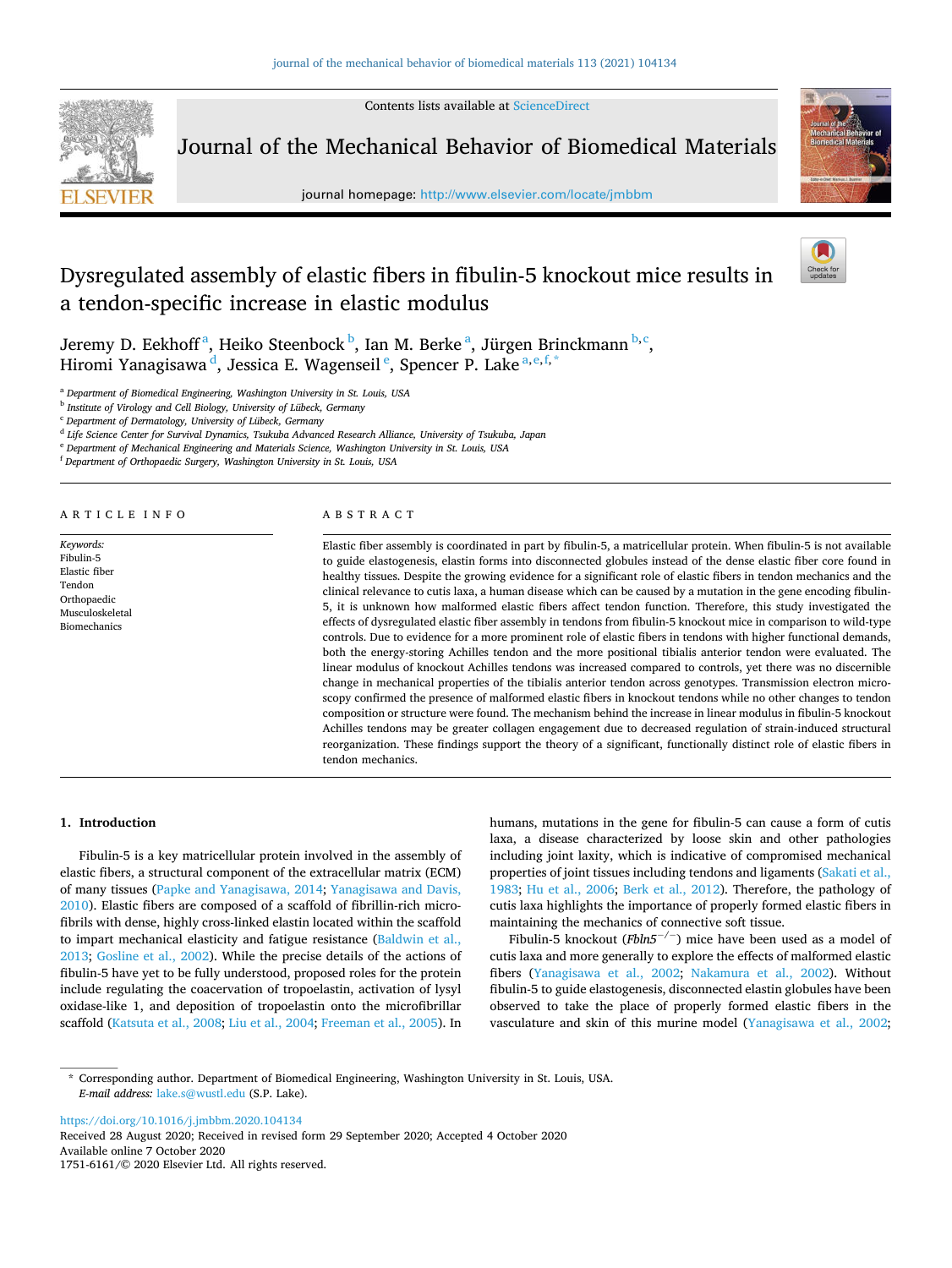[Nakamura et al., 2002; Choi et al., 2009](#page-8-0)). Similarly, disconnected malformed elastic fibers have been seen in tissue biopsies from cutis laxa patients ([Marchase et al., 1980](#page-8-0); [Holbrook and Byers, 1982\)](#page-8-0). Notable phenotypes of the *Fbln5*−*/*<sup>−</sup> mouse mirror those of cutis laxa and include loose skin, tortuous aortae, emphysema, and pelvic organ prolapse ([Yanagisawa et al., 2002](#page-9-0); [Nakamura et al., 2002;](#page-8-0) [Drewes et al., 2007](#page-8-0)). However, despite the described joint laxity in patients with cutis laxa, there have yet to be any published studies investigating how dysregulated elastic fiber assembly may affect tendons or ligaments using the *Fbln5*−*/*<sup>−</sup> model.

Moreover, the growing amount of literature on the role of elastic fibers in tendon mechanics further establishes the need to ascertain how malformed elastic fibers resulting from fibulin-5 deficiency affect tendon function ([Hill et al., 2020\)](#page-8-0). Research using elastase to degrade elastin in human palmaris tendon and supraspinatus tendon, porcine medial collateral ligament, and rat tail tendon fascicles has demonstrated that the loss of elastin in otherwise healthy tendon alters the mechanical properties, although the precise roles and mechanisms of elastic fibers in tendon and ligament remain unclear due to some conflicting results [\(Henninger et al., 2013](#page-8-0), [2015;](#page-8-0) [Millesi et al., 1995;](#page-8-0) [Fang](#page-8-0)  [and Lake, 2016; Grant et al., 2015\)](#page-8-0). While enzyme-based approaches can provide useful insights, such studies can be subject to limitations including proteolytic non-specificity and limited enzyme penetration. Elastinopathic murine models represent one alternate approach to overcome such limitations and target specific components of elastic fibers; our recent work demonstrated that tendons from elastin haploinsufficient mice had increased stiffness compared to wild-type controls [\(Eekhoff et al., 2017\)](#page-8-0).

In addition, the relative importance of elastic fibers in tendon is likely to vary according to the specific function of each particular tendon. For example, the greater elastin content in the equine superficial digital flexor tendon (SDFT) compared to the common digital extensor tendon (CDET) seems likely to contribute to greater extensibility and fatigue resistance of the SDFT [\(Godinho et al., 2017;](#page-8-0) [Thorpe et al., 2012](#page-9-0), [2017\)](#page-9-0). These mechanical differences, in turn, are uniquely suited to the functional requirement of the SDFT to store and release mechanical energy and withstand frequent high strain loading during the gait cycle ([Alexander, 1991;](#page-8-0) [Thorpe et al., 2015](#page-9-0)). Tendons with similar functions in other species, such as the Achilles tendon in humans or in mice, are expected to have similar relationships between ECM composition, mechanical properties, and functional requirements.

Elastic fibers have been theorized to contribute to tendon mechanics by acting as linking components between adjacent bundles of collagen ([Henninger et al., 2013; Eekhoff et al., 2017\)](#page-8-0). In this capacity, they may regulate structural reorganization mechanisms (e.g., collagen sliding and rotation) when tendons are loaded [\(Fang and Lake, 2015](#page-8-0)). Additionally, elastic fibers appear to have distinct roles depending on their location within the tendon. Elastic fibers within collagen fascicles are sparse and strongly aligned with the collagen, while elastic fibers between fascicles in the interfascicular matrix form a more dense, mesh-like network ([Godinho et al., 2017; Pang et al., 2017; Grant et al.,](#page-8-0)  [2013\)](#page-8-0). In larger tendons with a distinct fascicular structure it is difficult to distinguish the differential contribution of fascicular and interfascicular elastic fibers, necessitating simpler models to isolate the effects of each. Due to its small size, murine tendon structurally resembles a single fascicle from a larger tendon and does not contain interfascicular matrix, making it an ideal model to isolate and evaluate how elastic fibers function within tendon fascicles ([Lee and Elliott, 2019a\)](#page-8-0).

Therefore, the objective of this study was to determine how fibulin-5 deficiency affects functionally distinct tendons in the *Fbln5*−*/*<sup>−</sup> model. We investigated two tendons from the murine hindlimb: the Achilles tendon (AT), which is cyclically loaded to high strains and stores mechanical energy, and the tibialis anterior tendon (TBAT), which experiences lower magnitude strain and helps to stabilize the joint. Informed by our prior work with elastin haploinsufficient mice and the different functional requirements of the AT and TBAT, we hypothesized that the

tendons from *Fbln5*−*/*<sup>−</sup> mice would have a greater elastic modulus compared to controls due to structurally unsound elastic fibers, and that the effect would be greater in the AT compared to the TBAT.

#### **2. Methods**

#### *2.1. Sample acquisition and preparation*

Achilles tendons (ATs) and tibialis anterior tendons (TBATs) were harvested from male fibulin-5 knockout (*Fbln5*−*/*<sup>−</sup> ) and wild-type (*Fbln5*+*/*<sup>+</sup> ) mice between four and five months of age after euthanization [\(Budatha et al., 2011\)](#page-8-0). Tendons appointed for mechanical testing and compositional analysis were wrapped in phosphate buffered saline (PBS)-soaked gauze and stored at −20 ◦C until further use, while tendons utilized for two-photon microscopy or transmission electron microscopy were immediately processed following euthanization and tissue collection, as described below. All experiments were performed with approval from the Institutional Animal Care and Use Committee.

# *2.2. Compositional analysis*

Desmosine, a cross-link specific to elastin, and hydroxyproline, a post-translationally modified amino acid which is largely specific to collagen, were quantified in ATs and TBATs using amino-acid based biochemical assays in triplicate on a single 96-well plate to reduce plateto-plate variability ( $n = 6$ /group) [\(Stoilov et al., 2018\)](#page-8-0). Tendon dry weight was measured after lyophilizing the samples for 24 h. Next, the samples were hydrolyzed in 6 N HCl at 100 ◦C for 48 h. Following hydrolysis, HCl was evaporated off and the samples were rehydrated in ultrapure water to a final concentration of 5 μg of sample dry weight per microliter of water.

Desmosine quantity was determined using a competitive enzymelinked immunosorbent assay ([Stoilov et al., 2018](#page-8-0)). A 96-well plate was coated for 30 min with desmosine-ovalbumin conjugate in 50 mM carbonate/bicarbonate buffer (pH 9.6), and then blocked for 15 min using blocking buffer. After washing the wells with wash solution (KPL 506300), the hydrolyzed samples or an elastin standard were added to each well with desmosine antibody in blocking solution (KPL 506100) for 60 min, followed by an additional wash. Then, peroxidase-labeled antirabbit IgG in blocking solution was added as the secondary antibody for 60 min. After a final wash, a peroxidase substrate was added to induce a colorimetric change. Absorbance was measured at 650 nm at 20 min after the addition of the peroxidase substrate. A standard curve was produced using the same procedure on purified bovine elastin, which contains 3.4 ng of desmosine per microgram of elastin (Stoilov [et al., 2018\)](#page-8-0). No assumptions were made regarding desmosine to elastin ratio in the tendon samples, due to the potential for altered cross-linking capabilities in the *Fbln5*−*/*<sup>−</sup> tissue.

Hydroxyproline content was measured using a colorimetric chloramine-T based assay ([Stoilov et al., 2018\)](#page-8-0). Sample hydrolysates were oxidized with 15.8 mg/mL Chloramine-T in n-propanol and citrate acetate buffer (pH 6.5) and subsequently reacted with Erlich's solution (190 mg/mL p-dimethylaminobenzaldehyde in n-propanol and perchloric acid) to induce a colorimetric change. Absorbance at 550 nm was measured after heating to 65 ℃ for 30 min. Pure hydroxyproline was used for the standard curve, and hydroxyproline values were converted to collagen by assuming collagen was made up of 13.5% hydroxyproline in both the standard and in the samples ([Stoilov et al.,](#page-8-0)  [2018\)](#page-8-0). This assumption was made because previous data shows that fibulin-5 does not disrupt collagen synthesis, which includes hydroxylation of proline residues within the collagen α-chains ([Yanagisawa et al.,](#page-9-0)  [2009\)](#page-9-0).

In separate samples, collagen cross-links were measured using amino acid analysis ( $n = 5-6/$ group) ([Dunham et al., 2020\)](#page-8-0). Due to the small size of the murine TBATs, tendons from paired limbs were pooled together for analysis, while ATs were large enough to be analyzed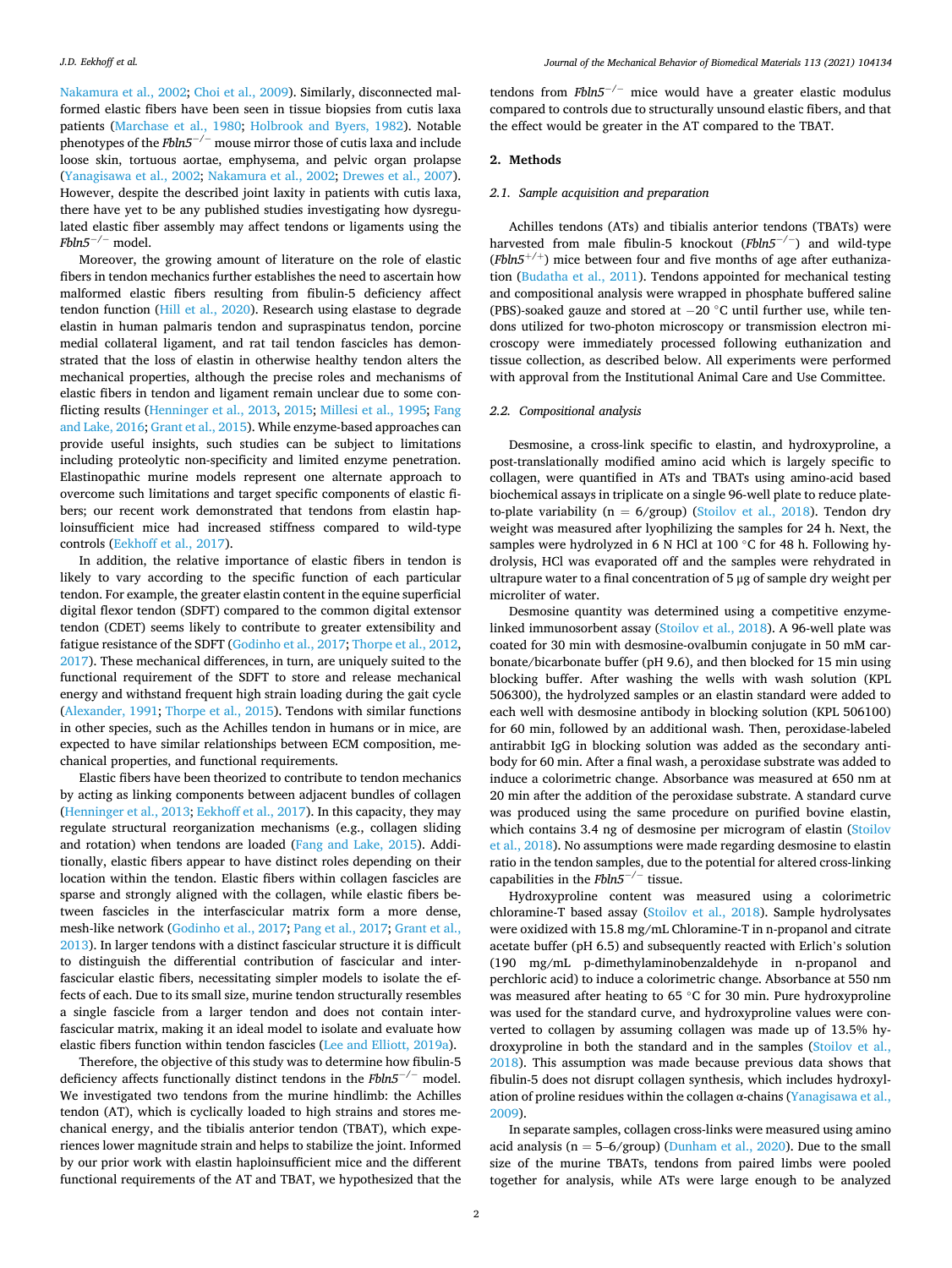individually. Samples were reduced by 25 mg/mL sodium borohydride sodium biphosphate buffer (pH 7.4) to stabilize acid-labile collagen cross-links, followed by hydrolysis in 6 N HCl at 110 ◦C for 24 h. The hydrolyzates were precleared by solid phase extraction to remove the majority of non-crosslinked amino acids. Dried eluates were redissolved in sodium citrate loading buffer (pH 2.2) and analyzed on an amino acid analyzer using a three-buffer gradient system and post column ninhydrin derivatization. The column was eluted for 5 min (flow rate 15 ml/h) with sodium citrate buffer (pH 4.25), then for 40 min with sodium citrate buffer (pH 5.35) and then for 20 min with sodium citrate/borate buffer (pH 8.6) at 80 ◦C. Retention times of individual cross-links were established with authentic cross-link compounds. Quantitation was based on ninhydrin generated leucine equivalence factors (dihydroxylysinonorleucine [DHLNL] and hydroxylysinonorleucine [HLNL] = 1.8; hydroxylysyl pyridinoline [HP] and lysyl pyridinoline [LP] = 1.7). ([Avery et al., 2009](#page-8-0)).

## *2.3. Two-photon microscopy*

To increase light penetration and, correspondingly, imaging depth, ATs and TBATs were optically cleared using a method adapted from the SeeDB technique ([Ke et al., 2013\)](#page-8-0). Freshly harvested whole tendons (n  $= 4$ /group) were incubated in 1% Triton-X in 0.1X PBS for one hour to lyse the cells and reduce intracellular autofluorescence, and subsequently were incubated in 0.1X PBS for one hour to wash the Triton-X from the samples. Then, tendons were incubated in serially increasing fructose solutions in 0.1X PBS with the addition of 0.5% thioglycerol to prevent glycation. For the serial incubation, samples were incubated for 2 h in 30% (wt/vol) fructose, 2 h in 60% (wt/vol) fructose, and then moved to 90% (wt/vol) fructose for between 16 and 24 h before being imaged.

Cleared ATs and TBATs were imaged using a two-photon microscope (Olympus FV1000MPE), where the fluorescent signal was collected at 25X (XLPLN25XWMP2, NA 1.05). Collagen signal was acquired using second-harmonic generation (excitation 840 nm; emission 420–460 nm) and elastin signal was acquired using two-photon excited autofluorescence (excitation 840 nm; emission 495–540 nm). Image stacks were taken at  $1024 \times 1024$  resolution with a z-step size of 1  $\mu$ m through the full depth of the midsubstance of the tendon (300–400 μm).

Elastic fibers were segmented from the background autofluorescent signal. After initial noise reduction using a cubic Gaussian smoothing kernel with a standard deviation of 0.5 voxels, the background signal was isolated by performing a  $7 \times 7 \times 7$  voxel median filter on the image stack, effectively removing all elastic fibers from the image. The background was subtracted from the original image stack, and the resultant stack was binarized using an intensity threshold equal to eight times the seventy-fifth percentile of the intensity of all voxels in the resultant image stack. This threshold accounts for variation in overall intensity between images and was effective in preliminary testing. Then all objects smaller than 100 voxels were deleted from the binarized image to remove residual noise. Lastly, the binary mask was applied to the original image to isolate the elastic fibers. The volume of elastin was determined from the binary mask and normalized to collagen volume determined from the second-harmonic generation image.

### *2.4. Transmission electron microscopy*

Transmission electron microscopy (TEM) was used to visualize the nanostructure of elastic fibers within the tendons ( $n = 2/$ group). Freshly harvested whole ATs and TBATs were fixed in 2.5% glutaraldehyde and 2% paraformaldehyde overnight at 4 ◦C and post-fixed in 1.25% osmium tetroxide. After fixation, samples were stained *en bloc* using 2% tannic acid and 4% aqueous uranyl acetate, dehydrated, and embedded in resin. Ultra-thin sections (100 nm) were taken in both the transverse and longitudinal directions from each sample and counterstained using uranyl acetate and lead citrate. Sections were surveyed using a

transmission electron microscope (JEOL JEM-1400) to locate and acquire images of elastic fibers. A minimum of 19 images were taken from the midsubstance each sample at various magnifications and examined to assess elastic fiber structure. Of these, five images of transverse sections from each sample were chosen at random to measure collagen fibril diameters ([Eekhoff et al., 2017](#page-8-0)). Images were manually thresholded and subjected to a watershed operation to isolate individual fibril cross-sections, and then an ellipse was fit to each fibril cross-section. The minor diameter of the fit ellipse was taken to be the fibril diameter.

#### *2.5. Mechanical testing and quantitative polarized light imaging*

Tensile testing was performed to determine mechanical properties of *Fbln5*<sup>+/+</sup> and *Fbln5<sup>-/-</sup>* ATs and TBATs (n = 11-14/group). Prior to mechanical testing, the cross-sectional area (CSA) of the tendon samples was measured using a non-contact laser-scanning device. Tendons were then clamped into custom aluminum fixtures. To enhance gripping of the samples and provide sufficient gauge length, ATs were kept attached to the calcaneus, where the calcaneus was clamped directly and the free tendon end was clamped between pieces of sandpaper. The TBATs were removed from the medial cuneiform and clamped between pieces of sandpaper on both tendon ends. Verhoeff's stain was used to apply two lines perpendicular to the long axis of the tendons at approximately one third and two thirds distance along the gauge length to enable optical strain tracking. Subsequently, the fixtures with the clamped tendons were loaded into a mechanical loading device and submerged in PBS to maintain hydration. A pre-load of 0.1 N was applied and then samples were subjected to ten cycles to 3% clamp strain at 1 Hz to precondition the tissue. Following preconditioning, tendons were ramped to 5% clamp strain at a rate of 15% strain per second and held for five minutes before returning to the initial gauge length to evaluate stress relaxation. Lastly, tendons were subjected to triangular waveforms to 2%, 4%, and 8% clamp strain at 1% per second, which approximately correspond to the toe, transition, and linear regions of the loading curve. One minute of rest at the initial gauge length between each portion of the test was included to allow for partial tissue recovery. A custom quantitative polarized light imaging (QPLI) system was used to capture video of the entirety of the test to measure fiber alignment [\(York et al., 2014\)](#page-9-0).

Tissue strain was determined by tracking the corners of the two stain lines within the video captured using the QPLI system, where the coordinates were used to calculate two-dimensional Lagrangian strain ([Fang and Lake, 2015](#page-8-0)). Tissue stress was defined as the measured force divided by the initial CSA. Peak and equilibrium stress values were extracted from the stress relaxation data, where the equilibrium stress was taken as the average stress over the last 0.2 s of the stress relaxation test. Percent relaxation calculated as the percent difference between peak and equilibrium stresses. Hysteresis, or the percent energy lost during unloading, was calculated from the loading and unloading force-displacement curves to 2%, 4%, and 8% clamp strain. In addition, bilinear curve fitting was performed on the stress-strain loading curve to 8% clamp strain to determine toe modulus, linear modulus, and the stress and strain at the transition point ([Lake et al., 2009](#page-8-0)).

Quantitative collagen alignment was determined using data collected using the QPLI system [\(Eekhoff et al., 2017](#page-8-0); [York et al., 2014](#page-9-0)). A region of interest was created between the two stain lines on each tendon surface; all pixels within the region of interest were analyzed for each frame of the video. Two independent measures were taken from these data: the average degree of polarization (AVG DoLP) and the standard deviation of the angle of polarization (STD AoP), which correspond to the strength of collagen alignment and (inversely) to the uniformity of collagen alignment within the sample, respectively. The AVG DoLP and STD AoP values immediately preceding stress relaxation (pre-SR), at the onset of stress relaxation (peak), at the end of stress relaxation (equilibrium), immediately following stress relaxation (post-SR), immediately preceding the ramp to 8% clamp strain (zero), at the calculated transition strain during the ramp to 8% clamp strain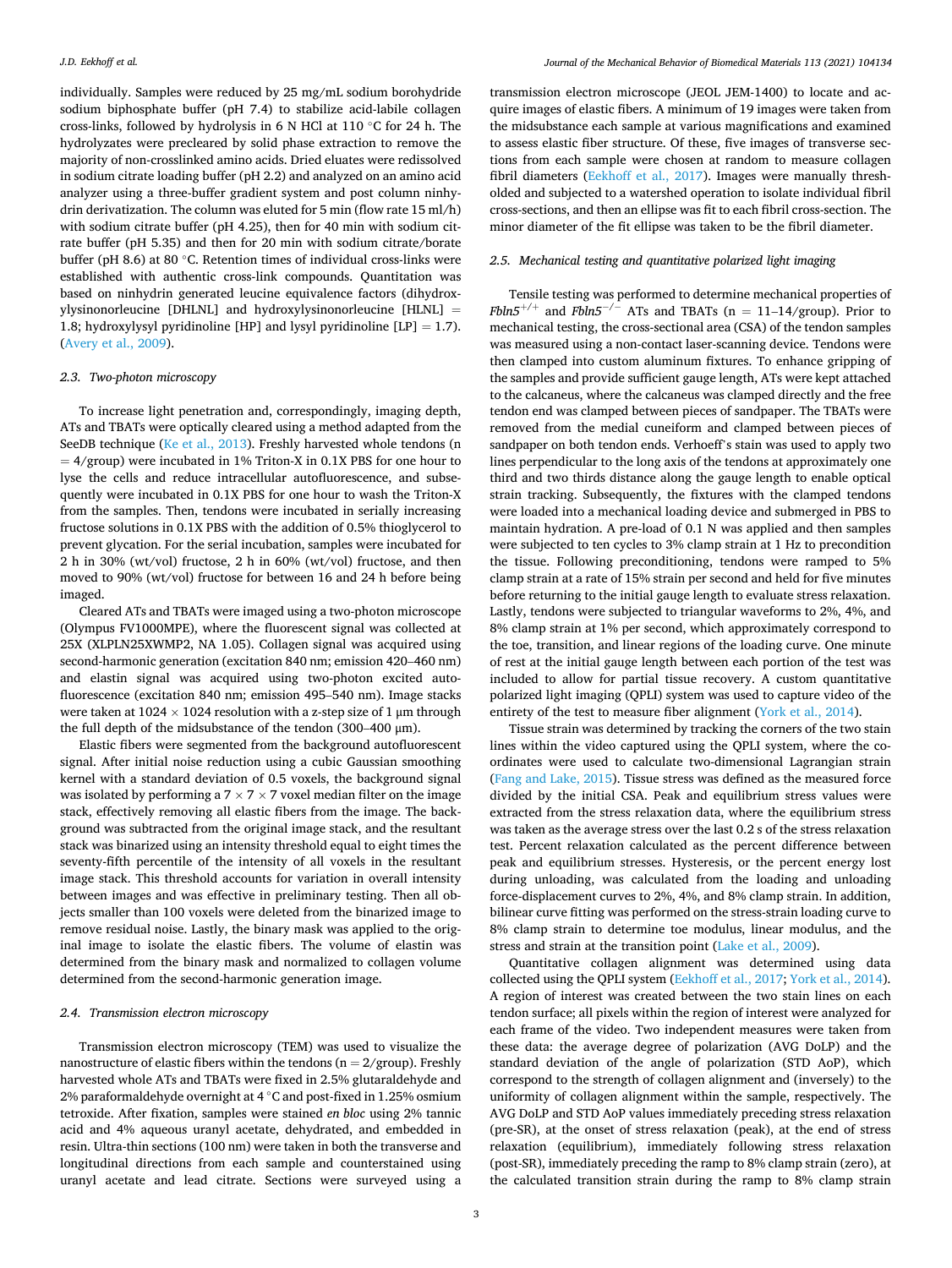<span id="page-3-0"></span>(transition), and at double the calculated transition strain during the ramp to 8% clamp strain (linear) were extracted to make comparisons between genotypes.

## *2.6. Data analysis*

Two-photon microscopy image stacks and transmission electron images were assessed qualitatively for the amount and quality of elastic fibers visible within the midsubstance of the tendon. A statistical comparison was not made for collagen fibril diameters due to low sample size, but the distributions were qualitatively compared between genotypes and between tendons. All compositional and mechanical data were analyzed using a two-way analysis of variance (ANOVA), where the two factors were genotype (i.e., *Fbln5*−*/*<sup>−</sup> vs. *Fbln5*+*/*<sup>+</sup> ) and tendon type (i.e., AT vs. TBAT). QPLI data were analyzed using two-way repeated measures ANOVA with factors of genotype and test region and with Greenhouse-Geisser corrections to account for lack of sphericity in the data. Bonferroni post-hoc tests were performed to determine the significance of differences between individual means; *p*-values less than 0.05 were considered significant and *p*-values less than 0.10 were considered to be trending towards significance.

#### **3. Results**

# *3.1. Compositional analysis*

Biochemical analysis demonstrated subtle differences between the AT and TBAT and no differences between genotypes (Fig. 1). Collagen content was 18% greater in ATs compared to TBATs ( $p = 0.001$ ). Similarly, desmosine content was 16% greater in ATs, although this effect did not reach statistical significance ( $p = 0.054$ ). The ratio between desmosine and collagen was similar for all tendons analyzed.

Likewise, collagen cross-linking was unaffected by genotype, but the TBAT was more heavily cross-linked than the AT [\(Fig. 2\)](#page-4-0). The amount of the mature cross-link HP was 53% greater in TBATs compared to ATs ([Fig. 2\(](#page-4-0)a)), while LP content was below detectable levels (not shown). Immature cross-links were more similar across tendon types, with 25% more DHLNL in the TBAT [\(Fig. 2\(](#page-4-0)b)) and no significant difference in HLNL [\(Fig. 2](#page-4-0)(c)).

# *3.2. Two-photon microscopy*

Optical clearing with fructose enabled deep two-photon imaging. Collagen appeared normal in each sample: densely packed and highly aligned fibers with regions of periodic crimp were visible throughout the tendons ([Fig. 3\)](#page-4-0). No differences in collagen structure were noted between genotypes or between tendon types. In *Fbln5*+*/*<sup>+</sup> ATs and TBATs, elastic fibers were long, thin, and sparsely distributed ([Fig. 3](#page-4-0)(a,c)). Single elastic fibers could often be seen spanning across the entire field of view (509 μm). Some branching of elastic fibers was observed, although most fibers appeared disconnected from other fibers. Within *Fbln5*+*/*<sup>+</sup> samples, elastic fibers appeared to be more numerous in ATs compared to TBATs [\(Fig. 3\(](#page-4-0)e and f)). Conversely, no distinct elastic fibers were discernible in *Fbln5*−*/*<sup>−</sup> ATs and TBATs, indicating a lack of

distinct autofluorescent signal from elastin in these tissues ([Fig. 3](#page-4-0)(b,d)). Analysis of elastin volume from segmented images demonstrated a significant effect of genotype ([Fig. 3\(](#page-4-0)g)). While this measure of elastin volume was greater in *Fbln5*+*/*<sup>+</sup> ATs compared to TBATs, the tendontype comparison did not reach statistical significance.

#### *3.3. Transmission electron microscopy*

Elastic fibers were located and imaged in both ATs and TBATs using TEM ([Fig. 4\)](#page-5-0). A total of 232 images were acquired from the eight samples prepared for TEM. The elastic fiber components discernible from the images were microfibrils  $(-10-12 \text{ nm}$  diameter cylinders) and elastin (dark amorphous staining within bundles of microfibrils). In *Fbln5*+*/*<sup>+</sup> samples, groups of small, distinct microfibrils formed a scaffold for elastin, which was generally located within the center of the group of microfibrils (e.g., [Fig. 4\(](#page-5-0)a,n)). Organized, connected elastin was present with most groups of microfibrils in both *Fbln5*+*/*<sup>+</sup> ATs and TBATs. Still, there were also groups of microfibrils where no elastin was present (e.g., [Fig. 4\(](#page-5-0)i and j)); these structures are often referred to as oxytalan fibers ([Montes, 1996](#page-8-0); [Caldini et al., 1990\)](#page-8-0). Elastic and oxytalan fibers were sparsely dispersed throughout the whole tendon, and no obvious regional differences in fiber density were noted within the sections. Some elastic and oxytalan fibers were present directly adjacent to cells (e.g., [Fig. 4](#page-5-0)(e and f)), while others were far from any cell and situated between collagen fibrils (e.g., [Fig. 4](#page-5-0)(a and b)). While the cross-sections of most fibers were roughly circular, others appeared to have elongated or irregularly shaped cross-sections (e.g., Fig.  $4(e,g)$ ). On average, elastic fibers in ATs appeared to contain more elastin than those in TBATs, although there was a range of visible elastin content in both tendons. Most elastic fibers were aligned with the dominant direction of the collagen fibrils, although some fibers were seen at a slight angle from the dominant collagen orientation (e.g., [Fig. 4\(](#page-5-0)o)).

The structure of the fibrillin microfibrils appeared unaltered in *Fbln5<sup>−/−</sup>* ATs and TBATs (e.g., [Fig. 4\(](#page-5-0)c and d)). However, there was a clear lack of organized elastin. In the majority of images, no elastin could be identified. Where elastin was present, it appeared to be globular and disconnected (e.g., Fig.  $4(p,q)$ ). No elastic fibers with an organized and connected elastin core were observed in either *Fbln5*−*/*<sup>−</sup> ATs or TBATs. Outside of elastin organization, no obvious qualitative differences in collagen fibrils, cells, or overall structure were noted in tendons from *Fbln5*−*/*<sup>−</sup> mice compared to *Fbln5*+*/*<sup>+</sup> controls. Quantification of fibril diameters showed that ATs contained larger fibrils compared to TBATs, yet there was no noticeable effect of genotype on collagen fibril distribution for either tendon [\(Fig. 5](#page-5-0)).

## *3.4. Mechanical testing and quantitative polarized light imaging*

Tendon CSA was not affected by genotype but significantly differed between tendon type. The least squares mean of the CSA for the AT and TBAT was  $0.232 \text{ mm}^2$  and  $0.093 \text{ mm}^2$ , respectively (data not shown).

Both peak and equilibrium stresses during stress relaxation were 22–23% greater in TBATs compared to ATs ( $p = 0.033$  and  $p = 0.029$ , respectively), yet no significant genotype effect was observed [\(Fig. 6](#page-6-0)(b and c)). The mean percent relaxation was between 29 and 30% for all



**Fig. 1.** (a) Collagen and (b) desmosine content were slightly lower in the TBAT compared to AT when normalized to dry weight, with no effect of genotype. (c) Desmosine to collagen ratio was unaffected by either tendon type or genotype.  $^{*}p < 0.05$ .  $^{*}p < 0.10$ .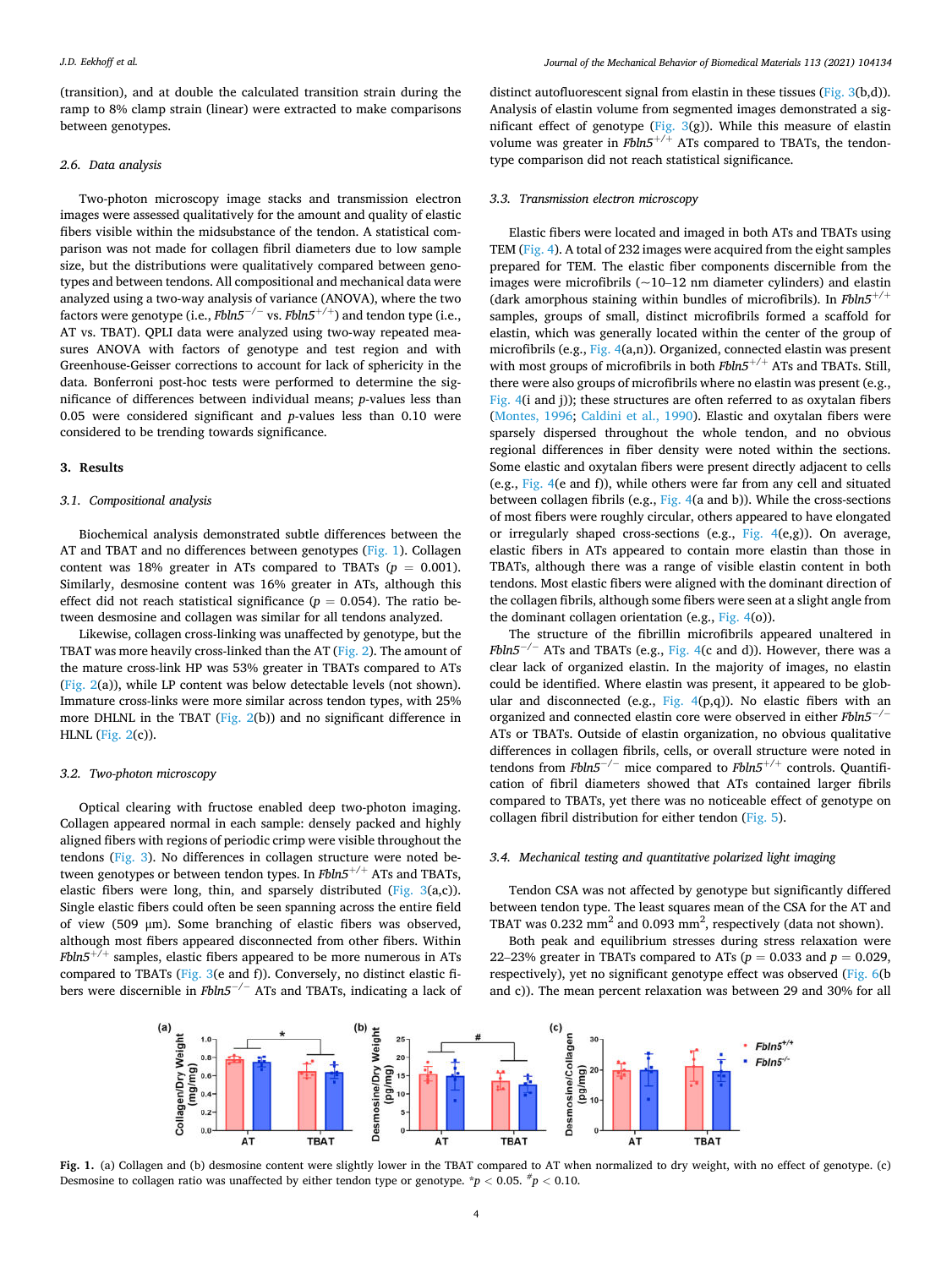<span id="page-4-0"></span>

**Fig. 2.** (a) HP and (b) DHLNL content were greater in the TBAT compared to the AT with no effect of genotype. (c) HLNL was unaffected by either tendon type of genotype. \**p <* 0.05.



**Fig. 3.** Label-free two-photon microscopy images of optically cleared tendon samples. (a–d) Representative maximum intensity projections over a depth of 80 μm showing collagen (red) and elastin (green) in murine tendon. Sparsely distributed and aligned elastic fibers were visible in *Fbln5*+*/*<sup>+</sup> (a) ATs and (c) TBATs, while the elastin signal was absent in *Fbln5*−*/*<sup>−</sup> (b) ATs and (d) TBATS. Three-dimensional reconstructions of full-depth image stacks of a *Fbln5*+*/*<sup>+</sup> (e) AT and (f) TBAT. (g) Elastin volume in segmented image stacks was greater in *Fbln5*+*/*<sup>+</sup> tendons compared to *Fbln5*−*/*<sup>−</sup> tendons. \**p <* 0.05.

groups and was unaffected by both genotype and tendon type ([Fig. 6\(](#page-6-0)d)).

Hysteresis values were similar between *Fbln5*−*/*<sup>−</sup> and *Fbln5*+*/*<sup>+</sup> tendons and generally increased with increasing strain, although some tendon type effects were noted (Fig.  $6(e-h)$ ). At 2% and 4% strain the TBATs experienced greater hysteresis than ATs, while at 8% ATs experienced greater hysteresis than TBATs. This reversed effect at 8% strain is likely due to many of the AT samples nearing or surpassing the yield point at 8% strain, indicated by a noticeable inflection in the loading curve (Supplemental Fig. S1), while the TBATs showed no indication of yielding prior to 8% strain. Three out of thirteen *Fbln5*+*/*<sup>+</sup> ATs and two out of eleven *Fbln5*−*/*<sup>−</sup> ATs failed at the enthesis before reaching 8% strain, and consequently these samples were excluded from analysis of hysteresis at 8% strain. No TBATs failed during mechanical testing.

Bilinear fitting of the stress-strain curve to 8% clamp strain yielded a tendon-specific effect of genotype on linear modulus ([Fig. 6](#page-6-0)(i–m), [Fig. 7](#page-6-0)). While the toe modulus, transition strain, and transition stress were similar between each group, the mean linear modulus was 47% greater in *Fbln5*−*/*<sup>−</sup> ATs at 656 MPa compared to *Fbln5*+*/*<sup>+</sup> ATs at 446 MPa, but was unaffected by genotype in TBATs where the least squares mean of the linear modulus across both genotypes was 673 MPa (interaction effect  $p = 0.043$ ).

Collagen alignment metrics (i.e., AVG DoLP and STD AoP) were similar between genotypes throughout the test for both tendons ([Fig. 8](#page-7-0)). However, while specific values were similar, the *Fbln5*−*/*<sup>−</sup> ATs experienced greater changes in alignment during stress relaxation compared to *Fbln5*<sup>+/+</sup> ATs ([Fig. 8\(](#page-7-0)b and c)), as indicated by significant interaction effects between genotype and test region for both AVG DoLP and STD AoP ( $p = 0.027$  and  $p = 0.045$ , respectively). These interaction effects were specific to ATs; TBATs had no significant interaction or genotype effects on alignment during stress relaxation ([Fig. 8](#page-7-0)(d and e)). During the ramp to 8% strain, AVG DoLP generally increased and STD AoP generally decreased for both tendons with increasing strain, but no interaction or genotype effects were noted during this ramp (Fig.  $8(f-j)$ ).

# **4. Discussion**

The key result from this study is that malformed elastic fibers in

tendon caused a tendon-specific increase in linear modulus ([Fig. 6\(](#page-6-0)m)). In agreement with our hypothesis, the AT was affected to a greater extent than the TBAT; however, it was unexpected that the TBAT displayed no effects of genotype on mechanical properties. The greater desmosine content in the AT may partially account for this tendonspecific effect, but the difference in desmosine quantity was small and unlikely to fully account for the data ([Fig. 1](#page-3-0)(b)). Therefore, it appears that elastic fibers may play a more mechanical role in the AT compared to their contribution in the TBAT. This observation corresponds well with the functional requirements of the two tendons, where the AT is typically subjected to more high magnitude cyclic strain compared to the TBAT during *in vivo* use [\(Alexander, 1991\)](#page-8-0). Moreover, many of the mechanical differences between *Fbln5*+*/*<sup>+</sup> ATs and TBATs, such as a reduced linear modulus and lower hysteresis within the working range of the tendon, are similar to those seen between the equine SDFT and CDET ([Batson et al., 2010;](#page-8-0) [Thorpe et al., 2013\)](#page-9-0). However, while the energy-storing murine AT had less collagen cross-linking than the positional TBAT, previous studies have reported greater collagen cross-linking in the energy-storing equine and bovine SDFT compared to the positional CDET ([Thorpe et al., 2010](#page-9-0); [Herod et al., 2016\)](#page-8-0). Consequently, meaningful comparisons are possible between these structurally dissimilar models but still must be exercised with caution regarding the structural and compositional dissimilarities. Both models should be studied in concert; the murine tendon used in the current study reveals information regarding the role of fascicular elastic fibers, while larger tendons containing IFM are necessary to determine the distinct role of interfascicular elastic fibers in tendon.

The increase in linear modulus of *Fbln5*−*/*<sup>−</sup> ATs was caused by a change in the structure of elastic fibers but not overall composition of the tendon. Desmosine, collagen, and immature and mature collagen cross-link content were all unaffected by genotype in this model ([Figs. 1](#page-3-0)  [and 2\)](#page-3-0). The structure of collagen, imaged with both two-photon microscopy and transmission electron microscopy, appeared identical between the *Fbln5*+*/*<sup>+</sup> and *Fbln5*−*/*<sup>−</sup> tendons. In contrast, the elastic fiber structure was clearly disrupted. Disconnected elastin globules were found in close proximity to microfibrils in transmission electron micrographs of *Fbln5*−*/*<sup>−</sup> tendons, in place of the long, organized core of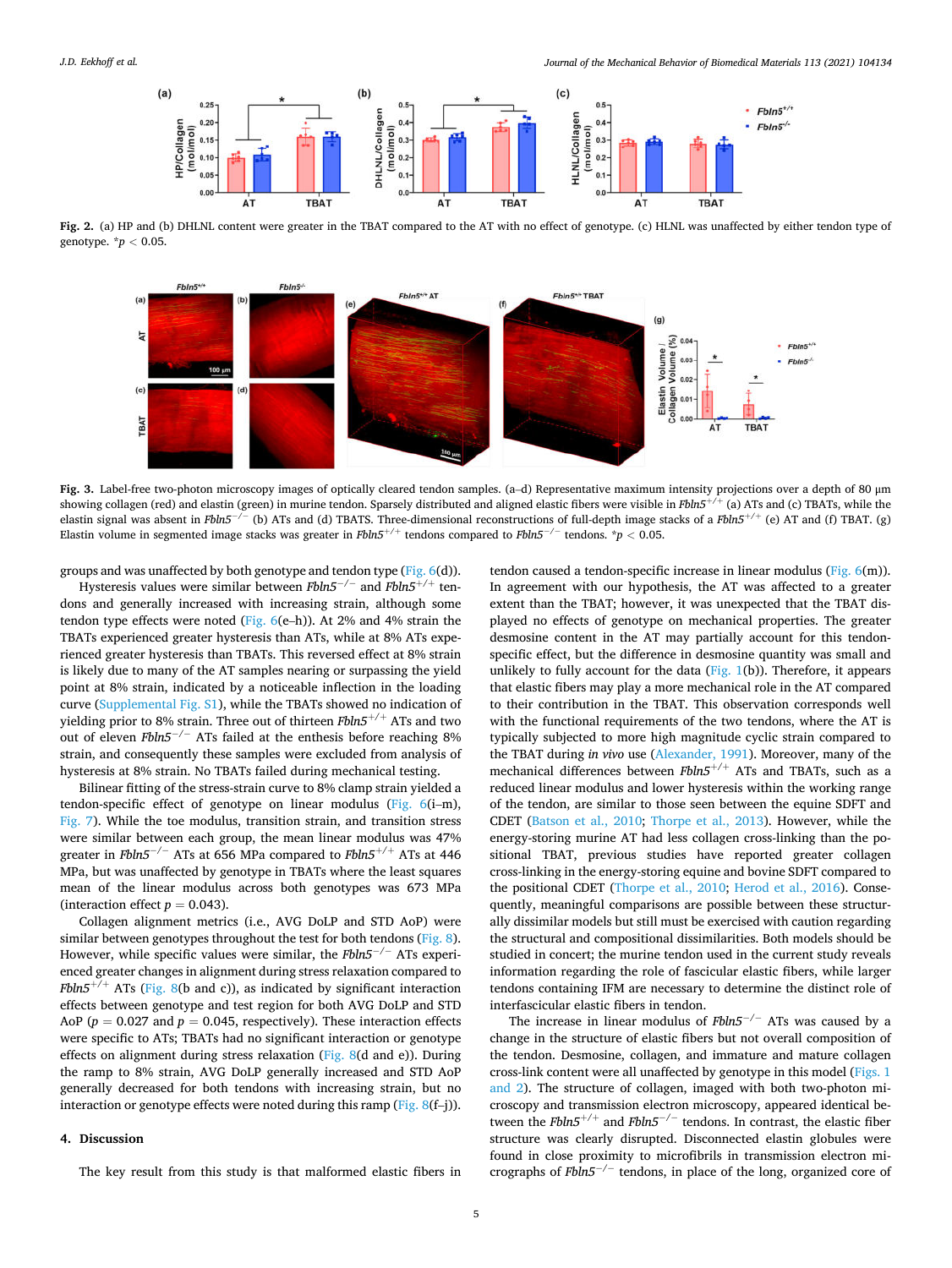<span id="page-5-0"></span>

**Fig. 4.** Transverse and longitudinal transmission electron micrographs of *Fbln5*+*/*<sup>+</sup> and *Fbln5*−*/*<sup>−</sup> ATs and TBATs. Elastic/oxytalan fibers are outlined with dashed yellow lines. Elastic fibers in *Fbln5*+*/*<sup>+</sup> tendons contained an organized core of elastin, while elastic fibers in *Fbln5*−*/*<sup>−</sup> tendons demonstrated disconnected elastin globules. Some elastic fibers were located near cells as part of the pericellular matrix in both genotypes. Scale bar  $= 500$  nm.



**Fig. 5.** Distributions of collagen fibril diameters in (a) *Fbln5*+*/*<sup>+</sup> and *Fbln5*−*/*<sup>−</sup> ATs and (b) *Fbln5*+*/*<sup>+</sup> and *Fbln5*−*/*<sup>−</sup> TBATs. Distributions appeared similar between genotypes while ATs tendons tended to contain more larger diameter fibrils. Statistical comparisons between groups were not made due to small sample sizes.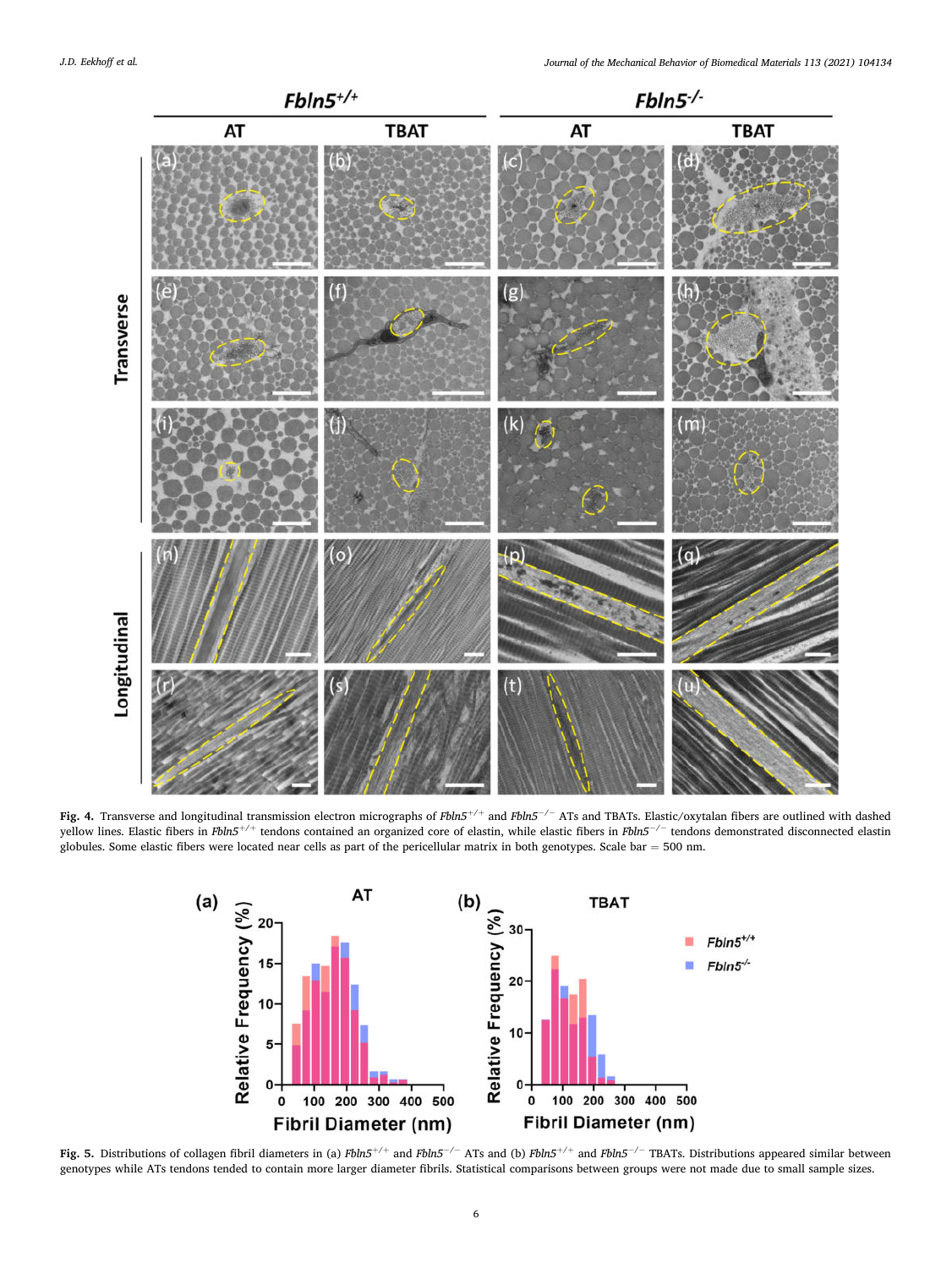<span id="page-6-0"></span>



**Fig. 7.** Representative stress-strain loading curves of *Fbln5*+*/*<sup>+</sup> and *Fbln5*−*/*<sup>−</sup> (a) ATs and (b) TBATs with corresponding bilinear curve fits. The larger linear modulus in the *Fbln5*−*/*<sup>−</sup> AT compared to the *Fbln5*+*/*<sup>+</sup> AT can be seen as a greater slope in the stress-strain curve past the transition point where the bilinear fit lines intersect.

elastin found in elastic fibers of *Fbln5*+*/*<sup>+</sup> tendons ([Fig. 4](#page-5-0)). Additionally, the two-photon excited autofluorescent signal from elastic fibers was indiscernible from the background noise ([Fig. 3](#page-4-0)). This lack of signal was not a result of the absence of elastin, as indicated by the presence of elastin in compositional analysis and TEM. Rather, the elastin that was present in the *Fbln5*−*/*<sup>−</sup> tendons did not emit the same signal that was observed in *Fbln5*+*/*<sup>+</sup> tendons because of its improper assembly. While our biochemistry data indicated no effect of genotype on desmosine content, isodesmosine or immature elastin cross-links could have been affected. Additionally, although equal desmosine content strongly suggests equal elastin content between genotypes, it is possible in theory that the ratio of desmosine to elastin was altered and consequently the elastin content would vary correspondingly. In summary, elastic fibers

**Fig. 6.** Mechanical properties of *Fbln5*+*/*<sup>+</sup> and *Fbln5*−*/*<sup>−</sup> ATs and TBATs. (a) Representative stress relaxation curve from a *Fbln5*+*/*  AT. (b) Peak and (c) equilibrium stress were greater in TBATs compared to ATs with no effect of genotype, while (d) percent relaxation was unaffected by either tendon type or genotype. (e) Representative loading and unloading curves to 2%, 4%, and 8% clamp stain from a *Fbln5*+*/*<sup>+</sup> AT. Hysteresis at (f) 2% and (g) 4% strain was greater in TBATs compared to ATs, while hysteresis at (h) 8% strain was greater in ATs compared to TBATs. Hysteresis at all strain magnitudes was unaffected by genotype. (i) Transition strain, (j) transition stress, and (k) toe modulus were all unaffected by both genotype and tendon type. (m) Fibulin-5 deficiency affected linear modulus of ATs differently than TBATs (interaction effect *p*  = 0.043). *Fbln5*−*/*<sup>−</sup> ATs has a greater linear modulus compared to *Fbln5*+*/*<sup>+</sup> ATs, while TBATs were unaffected by genotype. \**p <* 0.05.

in *Fbln5*−*/*<sup>−</sup> tendons clearly demonstrated irregular structure which appears to have led to the corresponding increase in linear modulus in the AT.

Results in the present study agree with our prior work in elastin haploinsufficient mice, which demonstrated a slight increase in linear stiffness of both ATs and supraspinatus tendons as a result of partial elastin deficiency [\(Eekhoff et al., 2017\)](#page-8-0). The work with murine models can be contrasted by prior research which utilized elastase to degrade elastic fibers to determine the role in mechanical properties of tendon and ligament. Generally, these studies have reported decreased stresses in elastase treated tendon, resulting from either an elongated toe region or from a decreased modulus [\(Henninger et al., 2013](#page-8-0); [Fang and Lake,](#page-8-0)  [2016; Grant et al., 2015\)](#page-8-0). The main contributor to the contrasting results between these studies is the different way in which elastic fibers are removed or rendered nonfunctional. In genetically modified murine models, elastic fibers are never formed properly and the tendon grows and develops in the absence of elastic fibers; conversely, elastase-treated tendon develops under standard conditions only to have the elastic fibers degraded during the experiment. In other words, murine models investigate the outcome of tendons developing without proper elastic fibers, while elastase experiments investigate the specific contribution of elastic fibers in otherwise normal tendon. The main advantage of experiments using elastase is the starting point with healthy tendon that contains a normal elastic fiber network. However, elastase can target proteins other than elastin which may confound the results of these experiments, and the approach can only be used for post-mortem testing. Murine models overcome the non-specificity of elastase treatments and could be used to investigate the effects of a disturbed elastic fiber network in *in vivo* studies, although the disadvantage is the difficulty in uncoupling potential compensatory mechanisms from the effects of altered elastic fibers. In this study, this concern was alleviated by confirming the lack of differences in the collagen quantity and structure between genotypes, although it remains possible that other minor compensatory effects may have occurred.

The greater change in collagen alignment experienced by *Fbln5*−*/*<sup>−</sup> ATs during stress relaxation may be linked to the mechanisms causing the greater linear modulus of these tendons. If elastic fibers serve as linking components between adjacent bundles of collagen and regulate structural reorganization during loading, then the absence of fully functioning elastic fibers would increase strain-induced structural reorganization in tendon because a reduction in linking components would enable freer collagen movement. A similar effect on collagen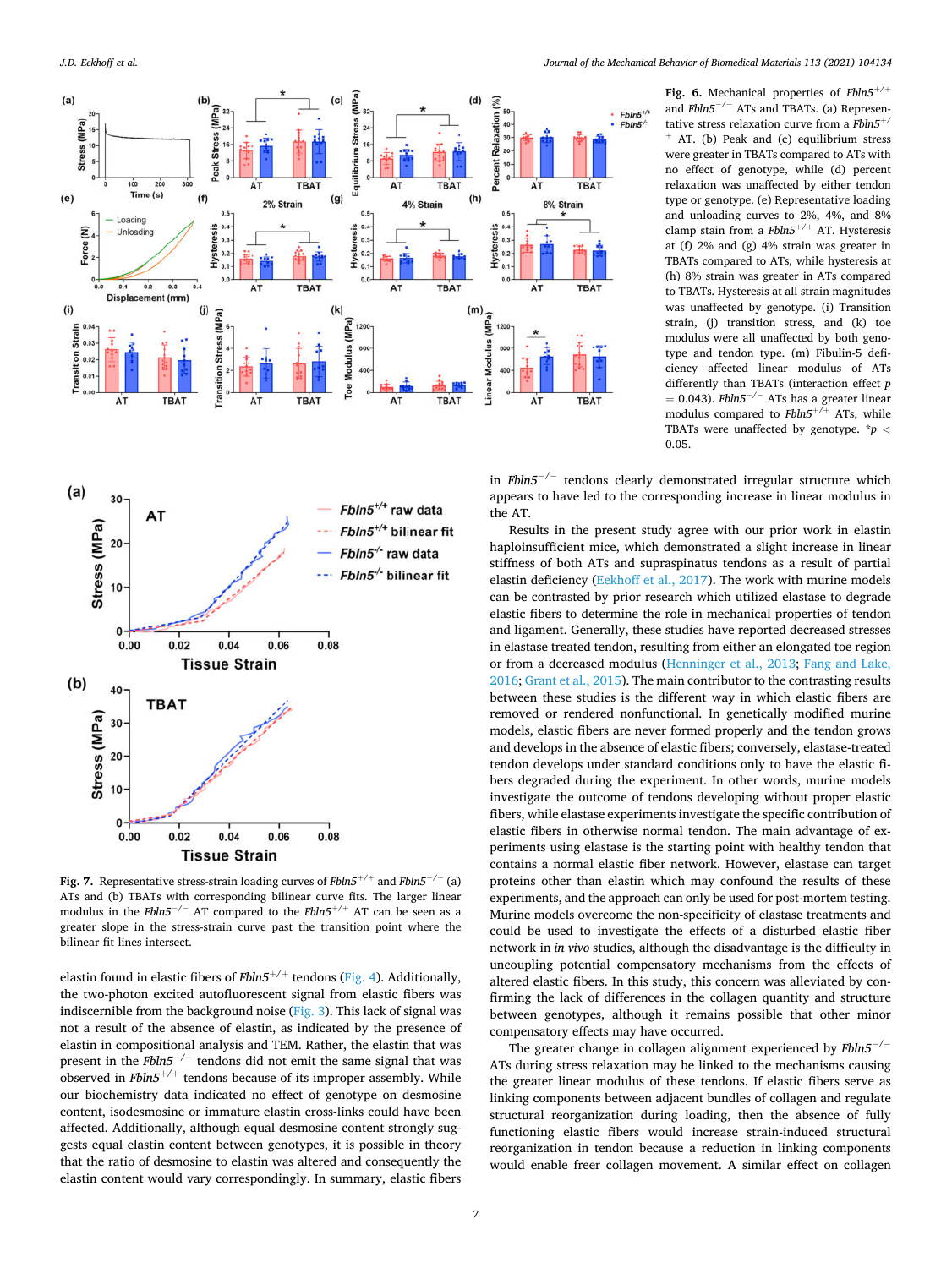<span id="page-7-0"></span>

**Fig. 8.** QPLI data during stress relaxation and loading to 8% clamp strain. (a) AVG DoLP and STD AoP were recorded at pre-SR, peak, equilibrium, and post-SR points during the stress relaxation response. While values remained similar, *Fbln5*−*/*<sup>−</sup> ATs experienced greater changes to (b) AVG DoLP and (c) STD AoP during stress relaxation compared to *Fbln5*+*/*<sup>+</sup> ATs (interaction effect *p* = 0.027 and *p* = 0.045, respectively). (d,e) The AVG DoLP and STD AoP of *Fbln5*+*/*<sup>+</sup> and *Fbln5*−*/*<sup>−</sup> TBATs experienced changes throughout stress relaxation but no interaction or genotype effects were significant. (f) AVG DoLP and STD AoP were also recorded at zero, transition, and linear points during the ramp to 8% clamp strain. (g,i) AVG DoLP generally increased and (h,j) STD AoP generally decreased with increasing strain for *Fbln5*+*/*<sup>+</sup> and *Fbln5*−*/*<sup>−</sup> ATs and TBATs, yet no significant genotype or interaction effects were noted during loading to 8% clamp strain.

alignment measured using QPLI was noted in elastin haploinsufficient ATs [\(Eekhoff et al., 2017\)](#page-8-0). However, the effect on changes in alignment in *Fbln5*−*/*<sup>−</sup> ATs was subtle and was confined to the stress relaxation portion of the test, which does not correspond to the measured change in linear modulus. It is possible that the tendons did not fully recover their initial structure after stress relaxation, and therefore structural changes which occurred during stress relaxation affected later parts of the test ([Lee and Elliott, 2019b\)](#page-8-0). Furthermore, the collagen alignment measurement using QPLI is limited to measuring the degree and uniformity of alignment at a length scale resolved using the camera macro lens (~10 μm/superpixel) and does not measure sliding between collagen bundles, which does not change overall alignment, or smaller scale structural reorganization. Consequently, additional changes to strain-induced structural reorganization may have been missed during other parts of the test. Imaging at a higher resolution during mechanical testing with a modality that could directly visualize collagen movement (e.g., two-photon microscopy) could identify smaller-scale collagen sliding and reorganization in future experiments [\(Fang and Lake, 2015](#page-8-0); [Szczesny and Elliott, 2014\)](#page-8-0).

While an increase in linear modulus resulting from decreased integrity of a structural component of the ECM may seem counterintuitive, this again is a result of the role of elastic fibers as a linking component in tendon. The total content of elastin in tendon is low and therefore does not directly bear significant load as an individual component apart from the greater network of ECM, but instead regulates how collagen as the main structural component reacts to load. Without organized elastic fibers to regulate lateral interactions between bundles, the collagen is able to engage more fully and cause the tendon as a whole to stiffen. Perhaps stiffer linking components, such as interweaving small diameter collagen fibrils, compensate in the absence of proper elastic fibers to create a more rigid tendon after crimp has been extinguished in the toe region [\(Szczesny et al., 2017;](#page-8-0) [Safa et al., 2019](#page-8-0)). Moreover, greater collagen engagement could possibly also result in greater accumulation of microdamage with repeated loading. This proposed phenomenon can be related to elastin-rich aortae, where the collagenous adventitia becomes more engaged when the elastic lamellae are disrupted, causing a decrease in compliance and distensibility ([Yanagisawa and Wagenseil, 2019](#page-9-0); [Wagenseil et al., 2005](#page-9-0); [Le et al.,](#page-8-0)  [2014;](#page-8-0) [Bellini et al., 2017\)](#page-8-0). Similar changes to mechanical properties were also seen in inflation-extension testing of elastase-treated murine vaginal wall [\(Akintunde et al., 2018\)](#page-8-0).

There are a number of limitations associated with this study. Fibulin-5 has secondary roles outside of elastic fiber assembly, such as regulation of matrix metalloproteinases (MMPs) [\(Tu et al., 2014](#page-9-0); [Budatha](#page-8-0)  [et al., 2013](#page-8-0)). While no changes to ECM structure or composition were

observed other than disorganized elastic fibers, MMP dysregulation may have caused changes to less abundant matrix components, such as the minor collagens. Similarly, there may have been developmental compensation as an attempt to correct the functional limitations of malformed elastic fibers in the *Fbln5*−*/*<sup>−</sup> mice. However, no differences were detected in collagenous ECM of the tendon, suggesting any compensation effects were minimal compared to the effect of perturbed elastic fibers [\(Figs. 1\(a\) and 5](#page-3-0)). Finally, while the elastic fibers were severely malformed in *Fbln5*−*/*<sup>−</sup> tissue, they do still retain some function because the mice do not exhibit the same perinatal lethality as mice with systemic elastin knockout ([Li et al., 1998](#page-8-0)). Therefore, the remaining capacity of the elastic fibers may have diminished or partially masked measured changes to mechanical properties. Future work could investigate in what capacity the malformed elastic fibers are still able to maintain some function.

Results of this study add to the growing collection of work demonstrating a significant role of elastic fibers in tendon mechanics. However, the bulk of work completed on this topic to date, current study included, are descriptive and are merely able to provide conjecture for how elastic fibers function within tendon. Further research incorporating more direct, mechanistic studies are necessary to elucidate the causes behind the observed altered mechanical properties in tendons with perturbed elastic fibers. This information ultimately could aid the maintenance or restoration of healthy tendon function in aging individuals and in patients with cutis laxa or other elastinopathic conditions.

#### **Author statement**

**Jeremy D. Eekhoff**: Conceptualization, Methodology, Formal analysis, Investigation, Writing – Original Draft. **Heiko Steenbock**: Investigation. **Ian M. Berke**: Methodology, Writing – Review & Editing. **Jürgen Brinckmann**: Resources, Writing – Review & Editing. **Hiromi Yanagisawa**: Resources, Writing – Review & Editing. **Jessica E. Wagenseil**: Resources, Writing – Review & Editing. **Spencer P. Lake**: Conceptualization, Writing – Review & Editing, Supervision.

# **Declaration of competing interest**

The authors declare that they have no known competing financial interests or personal relationships that could have appeared to influence the work reported in this paper.

## **Acknowledgements**

We thank Dr. Robert Mecham for helpful discussion regarding data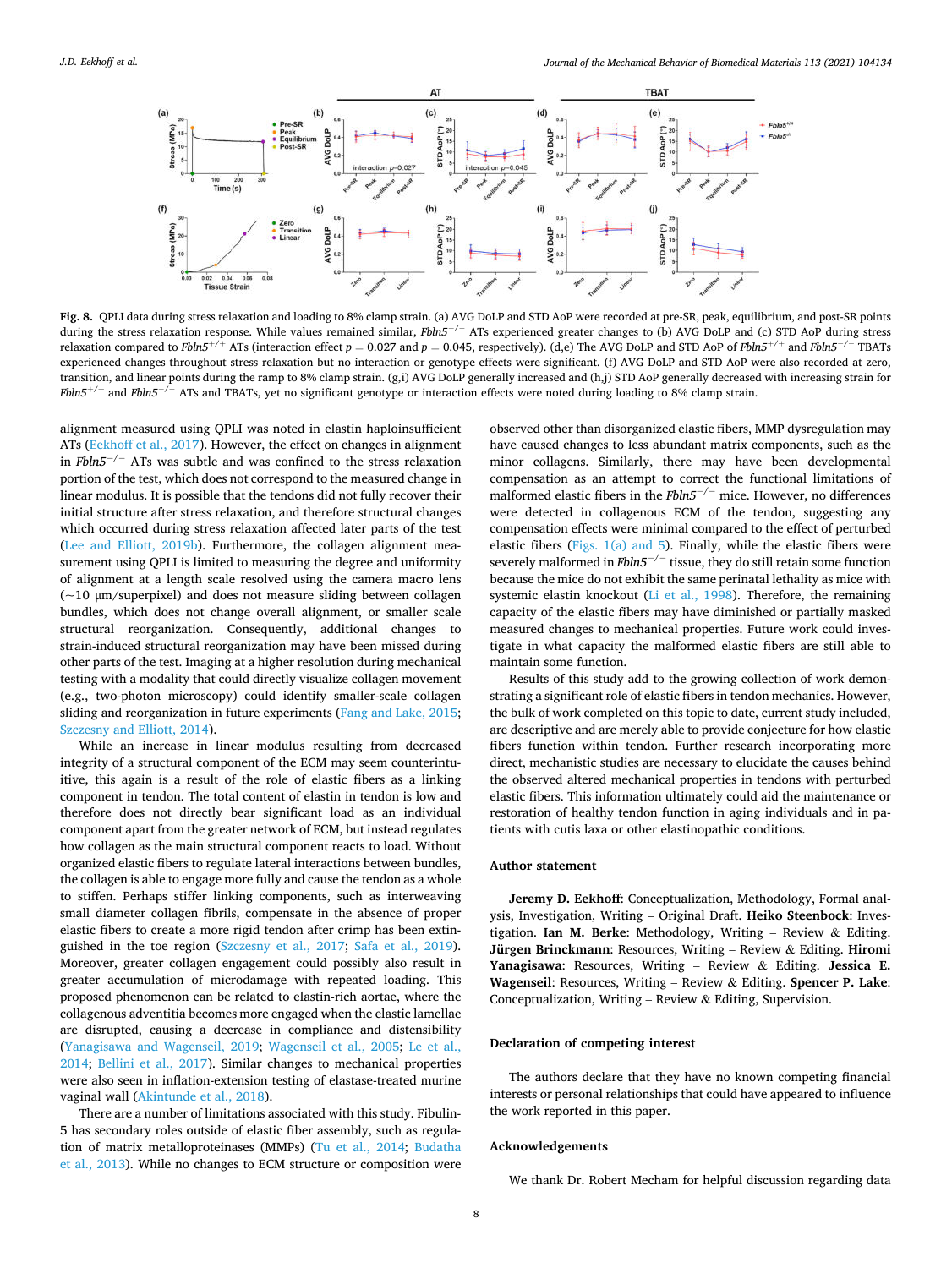<span id="page-8-0"></span>and image interpretation during the course of this study.

# **Appendix A. Supplementary data**

Supplementary data to this article can be found online at [https://doi.](https://doi.org/10.1016/j.jmbbm.2020.104134)  [org/10.1016/j.jmbbm.2020.104134.](https://doi.org/10.1016/j.jmbbm.2020.104134)

#### **Funding**

This work was supported by the National Science Foundation (grant numbers CMMI-1562107 and DGE-1745038) and the National Institutes of Health (grant numbers T32EB018266 and R01AR070975).

#### **References**

- Akintunde, A.R., Robison, K.M., Capone, D.J., Desrosiers, L., Knoepp, L.R., Miller, K.S., 2018. Effects of elastase digestion on the murine vaginal wall biaxial mechanical response. J. Biomech. Eng. 141, 021011 <https://doi.org/10.1115/1.4042014>.
- [Alexander, R.M., 1991. Energy-saving mechanisms in walking and running. J. Exp. Biol.](http://refhub.elsevier.com/S1751-6161(20)30682-2/sref2)  [160, 55](http://refhub.elsevier.com/S1751-6161(20)30682-2/sref2)–69.
- [Avery, N.C., Sims, T.J., Bailey, A.J., 2009. Quantitative determination of collagen cross](http://refhub.elsevier.com/S1751-6161(20)30682-2/sref3)[links. In: Even-Ram, S., Artym, V. \(Eds.\), Extracell. Matrix Protoc, second ed.](http://refhub.elsevier.com/S1751-6161(20)30682-2/sref3)  [Humana Press, pp. 103](http://refhub.elsevier.com/S1751-6161(20)30682-2/sref3)–121.
- Baldwin, A.K., Simpson, A., Steer, R., Cain, S.A., Kielty, C.M., 2013. Elastic fibres in health and disease. Expet Rev. Mol. Med. 15, 1-30. https://doi.org/10.1017 erm. 2013.9.
- Batson, E.L., Paramour, R.J., Smith, T.J., Birch, H.L., Patterson-Kane, J.C., Goodship, A. E., 2010. Are the material properties and matrix composition of equine flexor and extensor tendons determined by their functions? Equine Vet. J. 35, 314–318. [https://doi.org/10.2746/042516403776148327.](https://doi.org/10.2746/042516403776148327)
- Bellini, C., Bersi, M.R., Caulk, A.W., Ferruzzi, J., Milewicz, D.M., Ramirez, F., et al., 2017. Comparison of 10 murine models reveals a distinct biomechanical phenotype in thoracic aortic aneurysms. J. R. Soc. Interface 14, 20161036. [https://doi.org/](https://doi.org/10.1098/rsif.2016.1036)  [10.1098/rsif.2016.1036](https://doi.org/10.1098/rsif.2016.1036).
- Berk, D.R., Bentley, D.D., Bayliss, S.J., Lind, A., Urban, Z., 2012. Cutis laxa: a review. J. Am. Acad. Dermatol. 66, 842. <https://doi.org/10.1016/j.jaad.2011.01.004> e1- 842.e17.
- Budatha, M., Roshanravan, S., Zheng, Q., Weislander, C., Chapman, S.L., Davis, E.C., et al., 2011. Extracellular matrix proteases contribute to progression of pelvic organ prolapse in mice and humans. J. Clin. Invest. 121, 2048–2059. [https://doi.org/](https://doi.org/10.1172/JCI45636) [10.1172/JCI45636](https://doi.org/10.1172/JCI45636).
- Budatha, M., Silva, S., Montoya, T.I., Suzuki, A., Shah-Simpson, S., Wieslander, C.K., et al., 2013. Dysregulation of protease and protease inhibitors in a mouse model of human pelvic organ prolapse. PloS One 8. [https://doi.org/10.1371/journal.](https://doi.org/10.1371/journal.pone.0056376)
- [pone.0056376](https://doi.org/10.1371/journal.pone.0056376). Caldini, E.G., Caldini, N., De-Pasquale, V., Strocchi, R., Guizzardi, S., Ruggeri, A., et al., 1990. Distribution of elastic system fibres in the rat tail tendon and its associated sheaths. Cells Tissues Organs 139, 341–348. [https://doi.org/10.1159/000147022.](https://doi.org/10.1159/000147022)
- Choi, J., Bergdahl, A., Zheng, Q., Starcher, B., Yanagisawa, H., Davis, E.C., 2009. Analysis of dermal elastic fibers in the absence of fibulin-5 reveals potential roles for fibulin-5 in elastic fiber assembly. Matrix Biol. 28, 211–220. [https://doi.org/](https://doi.org/10.1016/j.matbio.2009.03.004) [10.1016/j.matbio.2009.03.004](https://doi.org/10.1016/j.matbio.2009.03.004).
- Drewes, P.G., Yanagisawa, H., Starcher, B., Hornstra, I., Csiszar, K., Marinis, S.I., et al., 2007. Pelvic organ prolapse in fibulin-5 knockout mice: pregnancy-induced changes in elastic fiber homeostasis in mouse vagina. Am. J. Pathol. 170, 578–589. [https://](https://doi.org/10.2353/ajpath.2007.060662)  [doi.org/10.2353/ajpath.2007.060662](https://doi.org/10.2353/ajpath.2007.060662).
- Dunham, C.L., Steenbock, H., Brinckmann, J., Reiter, A.J., Castile, R.M., Chamberlain, A. M., et al., 2020. Increased volume and collagen crosslinks drive soft tissue contribution to post-traumatic elbow contracture in an animal model. J. Orthop. Res. <https://doi.org/10.1002/jor.24781>jor.24781.
- Eekhoff, J.D., Fang, F., Kahan, L.G., Espinosa, G., Cocciolone, A.J., Wagenseil, J.E., et al., 2017. Functionally distinct tendons from elastin haploinsufficient mice exhibit mild stiffening and tendon-specific structural alteration. J. Biomech. Eng. 139, 111003. [https://doi.org/10.1115/1.4037932.](https://doi.org/10.1115/1.4037932)
- Fang, F., Lake, S.P., 2015. Multiscale strain analysis of tendon subjected to shear and compression demonstrates strain attenuation, fiber sliding, and reorganization. J. Orthop. Res. 33, 1704–1712. https://doi.org/10.1002/
- Fang, F., Lake, S.P., 2016. Multiscale mechanical integrity of human supraspinatus tendon in shear after elastin depletion. J. Mech. Behav. Biomed. Mater. 63, 443–455. <https://doi.org/10.1016/j.jmbbm.2016.06.032>.
- Freeman, L.J., Lomas, A., Hodson, N., Sherratt, M.J., Mellody, K.T., Weiss, A.S., et al., 2005. Fibulin-5 interacts with fibrillin-1 molecules and microfibrils. Biochem. J. 388, 1–5. [https://doi.org/10.1042/BJ20050368.](https://doi.org/10.1042/BJ20050368)
- Godinho, M.S.C., Thorpe, C.T., Greenwald, S.E., Screen, H.R.C., 2017. Elastin is localised to the interfascicular matrix of energy storing tendons and becomes increasingly<br>disorganised with ageing. Sci. Rep. 7, 9713. [https://doi.org/10.1038/s41598-017-](https://doi.org/10.1038/s41598-017-09995-4)
- [09995-4](https://doi.org/10.1038/s41598-017-09995-4). Gosline, J., Lillie, M., Carrington, E., Guerette, P., Ortlepp, C., Savage, K., 2002. Elastic proteins: biological roles and mechanical properties. Philos. Trans. R Soc. B Biol. Sci. 357, 121–132. [https://doi.org/10.1098/rstb.2001.1022.](https://doi.org/10.1098/rstb.2001.1022)
- Grant, T.M., Thompson, M.S., Urban, J., Yu, J., 2013. Elastic fibres are broadly distributed in tendon and highly localized around tenocytes. J. Anat. 222, 573–579. [https://doi.org/10.1111/joa.12048.](https://doi.org/10.1111/joa.12048)
- Grant, T.M., Yapp, C., Chen, Q., Czernuszka, J.T., Thompson, M.S., 2015. The mechanical, structural, and compositional changes of tendon exposed to elastase. Ann. Biomed. Eng. 43, 2477–2486. [https://doi.org/10.1007/s10439-015-1308-5.](https://doi.org/10.1007/s10439-015-1308-5)
- Henninger, H.B., Underwood, C.J., Romney, S.J., Davis, G.L., Weiss, J.A., 2013. Effect of elastin digestion on the quasi-static tensile response of medial collateral ligament. J. Orthop. Res. 31, 1226–1233. <https://doi.org/10.1002/jor.22352>.
- Henninger, H.B., Valdez, W.R., Scott, S.A., Weiss, J.A., 2015. Elastin governs the mechanical response of medial collateral ligament under shear and transverse tensile loading. Acta Biomater. 25, 304–312. [https://doi.org/10.1016/j.](https://doi.org/10.1016/j.actbio.2015.07.011) [actbio.2015.07.011.](https://doi.org/10.1016/j.actbio.2015.07.011)
- Herod, T.W., Chambers, N.C., Veres, S.P., 2016. Collagen fibrils in functionally distinct tendons have differing structural responses to tendon rupture and fatigue loading. Acta Biomater. 42, 296–307. <https://doi.org/10.1016/j.actbio.2016.06.017>.
- Hill, J.R., Eekhoff, J.D., Brophy, R.H., Lake, S.P., 2020. Elastic fibers in orthopedics: form and function in tendons and ligaments, clinical implications, and future directions. J. Orthop. Res. <https://doi.org/10.1002/jor.24695>jor.24695.
- Holbrook, K.A., Byers, P.H., 1982. Structural abnormalities in the dermal collagen and elastic matrix from the skin of patients with inherited connective tissue disorders. J. Invest. Dermatol. 79, 7–16. <https://doi.org/10.1038/jid.1982.3>.
- Hu, Q., Loeys, B.L., Coucke, P.J., De Paepe, A., Mecham, R.P., Choi, J., et al., 2006. Fibulin-5 mutations: mechanisms of impaired elastic fiber formation in recessive cutis laxa. Hum. Mol. Genet. 15, 3379–3386. [https://doi.org/10.1093/hmg/ddl414.](https://doi.org/10.1093/hmg/ddl414)
- Katsuta, Y., Ogura, Y., Iriyama, S., Goetinck, P.F., Klement, J.F., Uitto, J., et al., 2008. Fibulin-5 accelerates elastic fibre assembly in human skin fibroblasts. Exp. Dermatol. 17, 837–842.<https://doi.org/10.1111/j.1600-0625.2008.00709.x>.
- Ke, M.T., Fujimoto, S., Imai, T., 2013. SeeDB: a simple and morphology-preserving optical clearing agent for neuronal circuit reconstruction. Nat. Neurosci. 16, 1154–1161. [https://doi.org/10.1038/nn.3447.](https://doi.org/10.1038/nn.3447)
- Lake, S.P., Miller, K.S., Elliott, D.M., Soslowsky, L.J., 2009. Effect of fiber distribution and realignment on the nonlinear and inhomogeneous mechanical properties of human supraspinatus tendon under longitudinal tensile loading. J. Orthop. Res. 27, 1596–1602. [https://doi.org/10.1002/jor.20938.](https://doi.org/10.1002/jor.20938)
- Le, V.P., Stoka, K.V., Yanagisawa, H., Wagenseil, J.E., 2014. Fibulin-5 null mice with decreased arterial compliance maintain normal systolic left ventricular function, but not diastolic function during maturation. Phys. Rep. 2, 1–16. [https://doi.org/](https://doi.org/10.1002/phy2.257) 10.1002/phy
- Lee, A.H., Elliott, D.M., 2019a. Comparative multi-scale hierarchical structure of the tail, plantaris, and Achilles tendons in the rat. J. Anat. 234, 252–262. [https://doi.org/](https://doi.org/10.1111/joa.12913)  [10.1111/joa.12913](https://doi.org/10.1111/joa.12913).
- Lee, A.H., Elliott, D.M., 2019b. Multi scale loading and damage mechanisms of plantaris and rat tail tendons. J. Orthop. Res. 37, 1827–1837. [https://doi.org/10.1002/](https://doi.org/10.1002/jor.24309)  ior.24309
- Li, D.Y., Brooke, B., Davis, E.C., Mecham, R.P., Sorensen, L.K., Boak, B.B., et al., 1998. Elastin is an essential determinant of arterial morphogenesis. Nature 393, 276–280. <https://doi.org/10.1038/30522>.
- Liu, X., Zhao, Y., Gao, J., Pawlyk, B., Starcher, B., Spencer, J.A., et al., 2004. Elastic fiber homeostasis requires lysyl oxidase-like 1 protein. Nat. Genet. 36, 178-182. https:// [doi.org/10.1038/ng1297.](https://doi.org/10.1038/ng1297)
- Marchase, P., Holbrook, K., Pinnell, S.R., 1980. A familial cutis laxa syndrome with ultrastructural abnormalities of collagen and elastin. J. Invest. Dermatol. 75, 399–403. [https://doi.org/10.1111/1523-1747.ep12523655.](https://doi.org/10.1111/1523-1747.ep12523655)
- Millesi, H., Reihsner, R., Hamilton, G., Mallinger, R., Menzel, E.J., 1995. Biomechanical properties of normal tendons, normal palmar aponeuroses and palmar aponeuroses from patients with dupuytren's disease subjected to elastase and chondroitinase treatment. Connect. Tissue Res.<https://doi.org/10.3109/03008209509028398>.

Montes, G.S., 1996. Structural biology of the fibres of the collagenous and elastic systems. Cell Biol. Int. 20, 15–27. [https://doi.org/10.1006/cbir.1996.0004.](https://doi.org/10.1006/cbir.1996.0004)

- Nakamura, T., Lozano, P.R., Ikeda, Y., Iwanaga, Y., Hinek, A., Minamisawa, S., et al., 2002. Fibulin-5/DANCE is essential for elastogenesis in vivo. Nature 415, 171–175. <https://doi.org/10.1038/415171a>.
- Pang, X., Wu, J.-P., Allison, G.T., Xu, J., Rubenson, J., Zheng, M.-H., et al., 2017. Three dimensional microstructural network of elastin, collagen, and cells in Achilles tendons. J. Orthop. Res. 35, 1203–1214. <https://doi.org/10.1002/jor.23240>.
- Papke, C.L., Yanagisawa, H., 2014. Fibulin-4 and fibulin-5 in elastogenesis and beyond: insights from mouse and human studies. Matrix Biol. 37, 142–149. [https://doi.org/](https://doi.org/10.1016/j.matbio.2014.02.004)  [10.1016/j.matbio.2014.02.004](https://doi.org/10.1016/j.matbio.2014.02.004).
- Safa, B.N., Peloquin, J.M., Natriello, J.R., Caplan, J.L., Elliott, D.M., 2019. Helical fibrillar microstructure of tendon using serial block-face scanning electron microscopy and a mechanical model for interfibrillar load transfer. J. R. Soc. Interface 16, 20190547.<https://doi.org/10.1098/rsif.2019.0547>.
- [Sakati, N.O., Nyhan, W.L., Shear, C.S., 1983. Syndrome of cutis laxa, ligamentous laxity,](http://refhub.elsevier.com/S1751-6161(20)30682-2/sref43)  [and delayed development. Pediatrics 72, 850](http://refhub.elsevier.com/S1751-6161(20)30682-2/sref43)–856.
- [Stoilov, I., Starcher, B.C., Mecham, R.P., Broekelmann, T.J., 2018. Measurement of](http://refhub.elsevier.com/S1751-6161(20)30682-2/sref44) [elastin, collagen, and total protein levels in tissues. Methods Cell Biol. 143, 133](http://refhub.elsevier.com/S1751-6161(20)30682-2/sref44)–146. [Elsevier Inc. first ed.](http://refhub.elsevier.com/S1751-6161(20)30682-2/sref44)
- Szczesny, S.E., Elliott, D.M., 2014. Interfibrillar shear stress is the loading mechanism of collagen fibrils in tendon. Acta Biomater. 10, 2582–2590. [https://doi.org/10.1016/j.](https://doi.org/10.1016/j.actbio.2014.01.032)  [actbio.2014.01.032.](https://doi.org/10.1016/j.actbio.2014.01.032)
- Szczesny, S.E., Fetchko, K.L., Dodge, G.R., Elliott, D.M., 2017. Evidence that interfibrillar load transfer in tendon is supported by small diameter fibrils and not extrafibrillar tissue components. J. Orthop. Res. 35, 2127–2134. [https://doi.org/10.1002/](https://doi.org/10.1002/jor.23517)  [jor.23517](https://doi.org/10.1002/jor.23517).